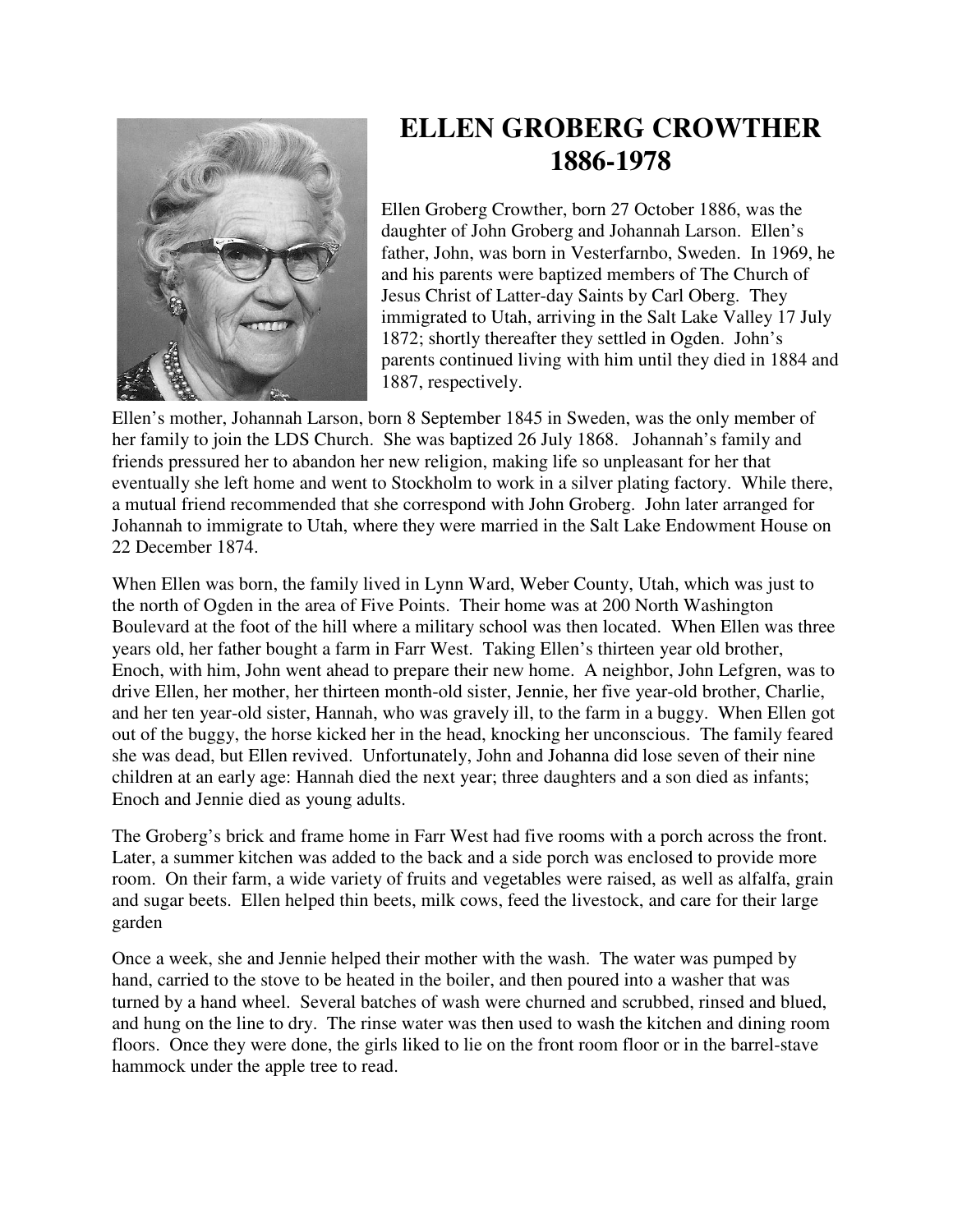Ellen said that she loved to work with the horses, harnessing and unharnessing teams, and riding whenever possible. One day, however, she and Jennie were almost killed riding to town in their one horse buggy. When they came to the railroad tracks near the Harrisville Brickyard with Ellen driving, they failed to see an approaching train. Some boys across the track yelled and waved to catch their attention. Jennie looked up and saw a train bearing down on them. She cracked the whip, the horse bolted across the track and the train whipped past, missing them by inches. Ellen said she was so shaken that she didn't even try to rein in the horse for sometime.

Everyone in the family took baths in a galvanized tub. Fruits, vegetables and milk were kept cool in a cellar beneath the kitchen that was accessed by a trap door and a flight of stairs. Kerosene lamps, with glass chimneys that had to be cleaned and filled with oil each week, lighted the rooms at night. After getting their first telephone, Ellen's father always took off his hat and brushed his hair before answering it. He thought it marvelous that they could hear someone from as far away as Ogden.

When she was six years-old, Ellen started  $1<sup>st</sup>$  grade in Farr West's one room school. The beginners sat in a lean-to in the back. In later years, she had fond memories of many close friends and of good teachers. During her eighth grade, Ellen's brother, Enoch, taught her class and served as the principal before going on a mission to Sweden. Students graduated after the eighth grade. Students who went on to Weber Academy for another two years could teach school.

Enoch and Jennie attended Weber and then taught school, but Ellen had no desire to teach. Instead, she stayed home to help her mother. She took a few art lessons from an artist in Ogden, and particularly enjoyed working with pastels, and later with oils. Ellen continued painting pictures for many of her family and friends. She sold a few, but primarily she liked giving them as gifts. In 1965, at the age of 79, she took first place at the Utah State Fair for one of her paintings. Art is a talent shared by many members of the Groberg and Crowther families.

In addition to her artwork and helping at home, Ellen learned to play the organ. She worked at a local canning factory and saved enough money to send east for an organ. She practiced every day until she became proficient, but eventually she quit practicing and lost the ability to play. She often said, "that goes to prove that if you don't keep using your talents they will be taken from you."

She and her sister, Jennie, shared many of the same friends and interests. They taught Sunday School classes, wrote poetry, were called to publish a hand written newspaper for the ward, acted in numerous ward plays and gave readings at ward parties and dances. They played on the ward basketball team, and went on sleigh, buggy, and wagon rides with friends. Until divided in 1890, Farr West and Harrisville had been one ward and they continued to hold many combined dances, picnics and activities.

Ellen Groberg Crowther 2 When Ellen met Albert Crowther she enjoyed his company, but did not consider him a very good dancer. It did not prove too great an obstacle, for in November 1907, she and Albert were sealed in the Salt Lake Temple by Apostle John R. Winder. The day before their marriage, they had taken the train to Salt Lake City and stayed the night in a hotel in separate rooms. In the morning, "nervous and excited", they went to the temple without "a relative or a friend along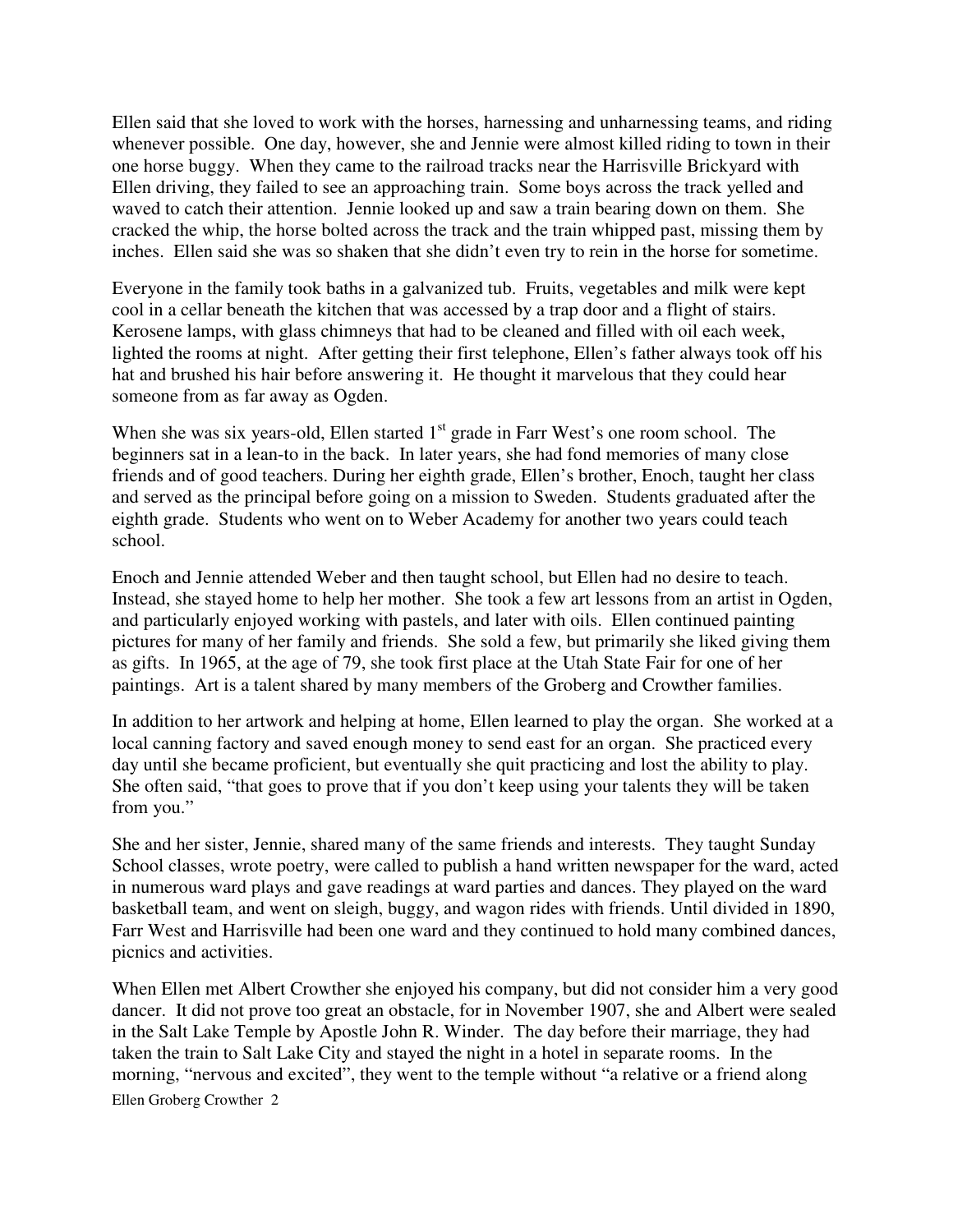with us." After a short honeymoon in Idaho visiting Albert's sister, Alice, in Blackfoot and Enoch, in Idaho Falls, they settled into a converted harness shop in Harrisville near Albert's parents. It had only a kitchen and front room.

Their stay in the house was short, however. Less than ten months later they moved to Idaho Falls to care for Enoch's two boys, LeRoy and Delbert, ages 4 and 2. His wife, Maude, had died soon after giving birth to a baby girl, also named Maude, who was cared for by Maude's mother. While in Idaho Falls, Ellen's first child, Eva, was born on 9 February 1909. Enoch decided to take the boys to Farr West to his parent's home for a visit and to recuperate. He died of tuberculosis while at home. After the funeral in Utah, Enoch was taken back to Idaho to be buried beside his wife and the boys returned to live with Ellen and Albert in Idaho Falls.

Meanwhile, Ellen's sister, Jennie, had married Francis Lowell Woods. Six months after Enoch's death, Jennie died after the birth of a baby boy, named Groberg. Jennie was twenty years old. Albert and Ellen missed their families and decided to move back to Utah. They bought a small farm in Slaterville, where their son, Lawrence, was born on 11 December 1910. Due to complications during the delivery, Ellen was bed ridden for six weeks. Under the circumstances, it was decided that LeRoy and Delbert should live on the farm with their grandparents and Ellen's brother, Charlie and his wife, who after being married for three years, had no children. Later, Charlie and Mattie had seven children of their own.

Ellen and Albert then built a frame house in Harrisville next to Albert's father and mother, both of whom they helped care for as their health deteriorated. They had two more children; Jennie, born 4 June 1913, and Chester, born 21 March 1915. Within a few years they sold the frame house to Albert's brother, Will, who was helping Albert care for their father, and bought a brick home nearby where they lived the rest of their lives. Albert's father, David, died in 1918. Four months later, on 8 January 1919, Lawrence, who had just turned eight years old, also died following a bout of severe abdominal pains that probably resulted from a ruptured appendix.

Several years later, Ellen and Albert had three more children; Elva, 4 April 1922, Eleanor, 28 April 1924, and Kenneth, 7 November 1926. The gap between the older and the younger children was sufficient that Ellen often joked that she had raised two families.

Throughout her life, Ellen was active in many community and church callings. Beginning at age fourteen, Ellen served as a Primary teacher and an assistant Primary Secretary in the LDS Church. By eighteen, she was a counselor in the Primary. She went on to serve as Primary President, ward Relief Society President, a counselor in three Relief Society presidencies, as well as serving on a stake Relief Society Board and teaching many other religion, Primary and Relief Society classes.

While raising her children, Ellen continued to take on many commitments. She was president of the local Farm Bureau for two years, attended Girls' Camp as a youth leader, taught sewing and cooking classes in the 4-H Club, and sold war bonds during WWII. Ellen's sister, Jennie, once wrote that Ellen was "such a homebody". If that was so in her early life, it is not evident from her later contributions. Even so, Ellen's family was always her first priority.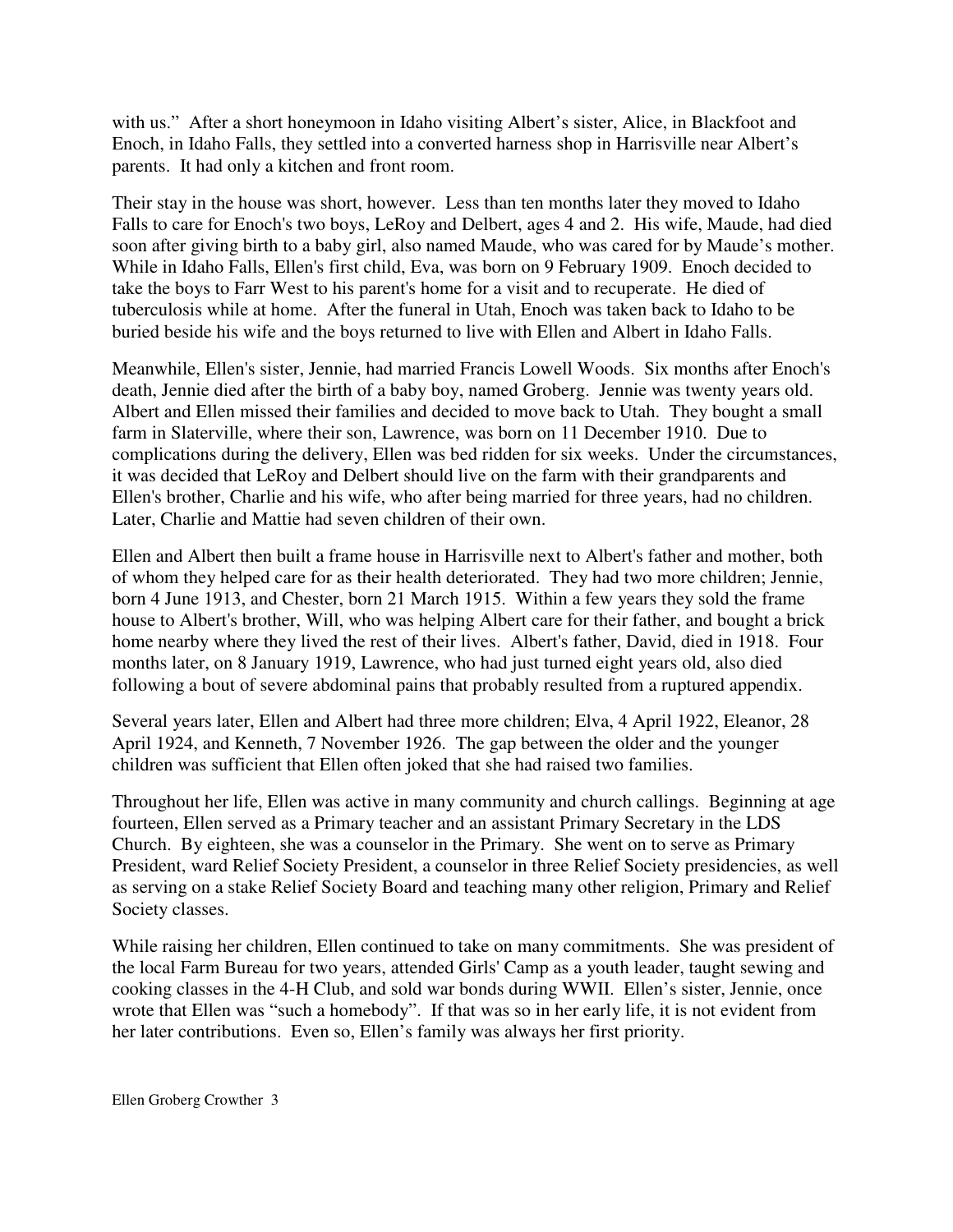After Albert retired, he and Ellen visited many of the national parks in Utah, Idaho and California. They visited Elva and Chester and their families in California before Albert was diagnosed with stomach cancer. He died on 6 April 1960. They had seven children: three boys and four girls, and twenty-five grandchildren.

Ellen liked to write poetry. On 13 May, 1962, John Barlow read one of Ellen's poems, "Our Mothers," on his "Breakfast with Barlow" show on KSL radio. As she grew older, Ellen continued to write poems, paint, garden and crochet, and to travel with members of her family. Several times she flew to Maryland to visit Kenneth and his family. She often marveled that she had lived from the days of the horse and buggy to the days of air travel and that she had seen a man walk on the moon.

Ellen had several serious illnesses in her life. She had one minor and four major operations, but managed to overcome those problems with the help of priesthood blessings and many prayers. Otherwise, she said, she had good health, for which she was grateful. She had a strong testimony of the truthfulness of the LDS Church and the power of priesthood blessings.

She lived in her home until the last three years of her life. In her final years, she lived with her daughter Eleanor's family, who had built a house next door to her after Albert's death. Ellen died April 1978, and was buried next to Albert in the Ogden City Cemetery. She was always willing to share her many talents and was a great asset to her church and community. She was loved by family, friends and neighbors.

## **SOURCES:**

Crowther, Ellen Groberg. *Life Sketch of Ellen Groberg Crowther.* Unpublished manuscript.

Painter, Eleanor Crowther. Family Remembrances.

Painter, LeAnn. *Ellen Groberg Crowther.* Unpublished manuscript*.* 

Wheeler, LeAnn Painter Wheeler. Family Remembrances.

| Barlow, John Barlow      | Groberg, Jennie          |
|--------------------------|--------------------------|
| Crowther, Albert         | Groberg, Johannah Larson |
| Crowther, Eleanor        | Groberg, John            |
| Crowther, Elva           | Groberg, LeRoy           |
| Crowther, Eva            | Groberg, Mattie          |
| Crowther, Kenneth        | Groberg, Maude           |
| Crowther, Lawrence       | Larson, Johannah         |
| Crowther, Will (William) | Lefgren, John            |
| Groberg, Charlie         | Winder, John R.          |
| Groberg, Delbert         | Woods, Francis Lowell    |
| Groberg, Enoch           | Woods, Groberg           |
| Groberg, Hannah          |                          |

Ellen Groberg Crowther 4